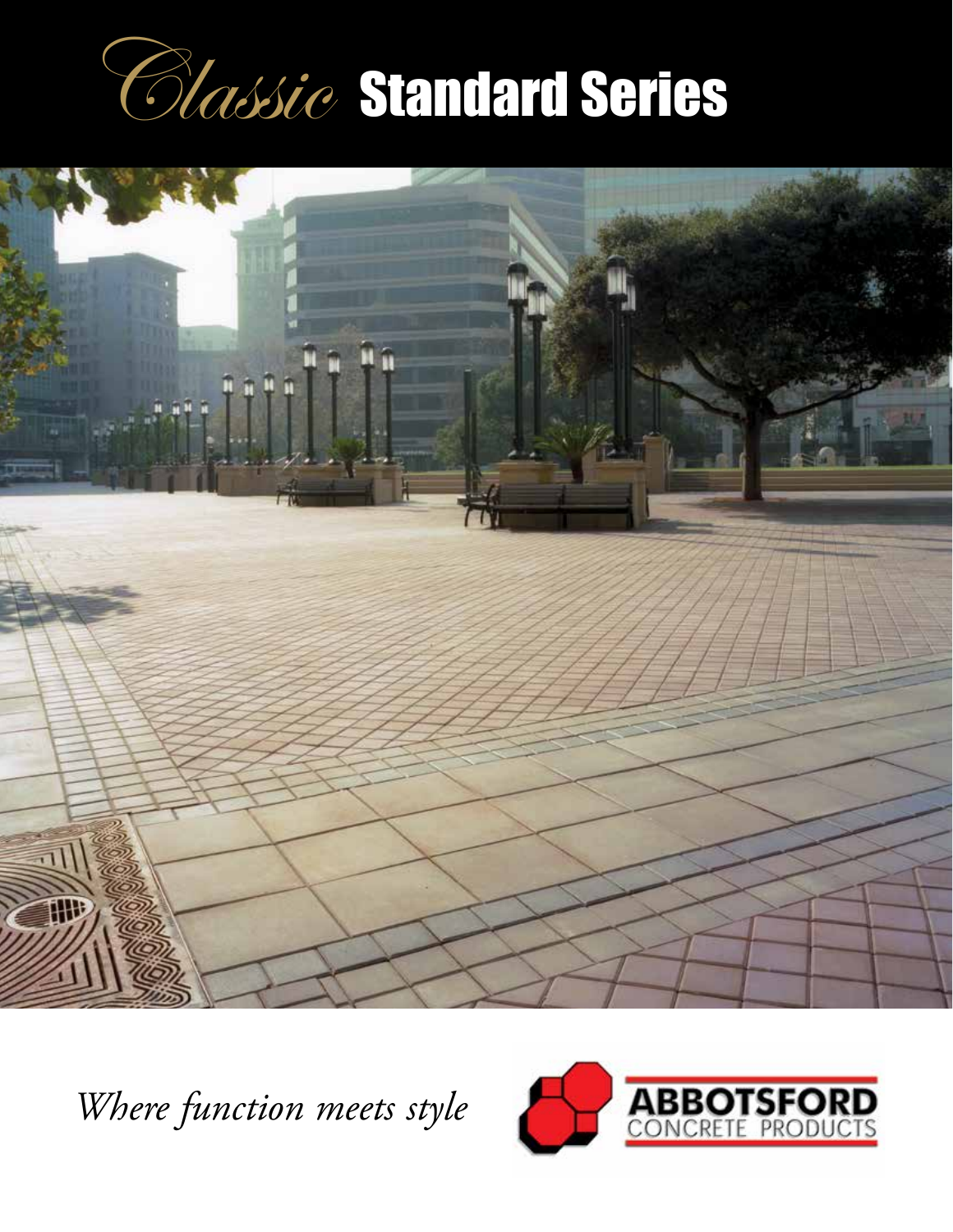

*Our Classic Standard Series is the ultimate in adaptive design! Pattern selections range from a traditional cobblestone to sleek, contemporary style that demands attention.*





*Our pavers are made with the unique PermaFinish two layer process. In this process, the wearing surface of the paver is composed of uniformly graded hard, sharp granite aggregate, high cement content and a correspondingly high pigment content. This results in a dense high strength surface, more intense color stability and greater abrasion resistance than traditional paving stones. The balance of the paver is composed of high strength compressed concrete.*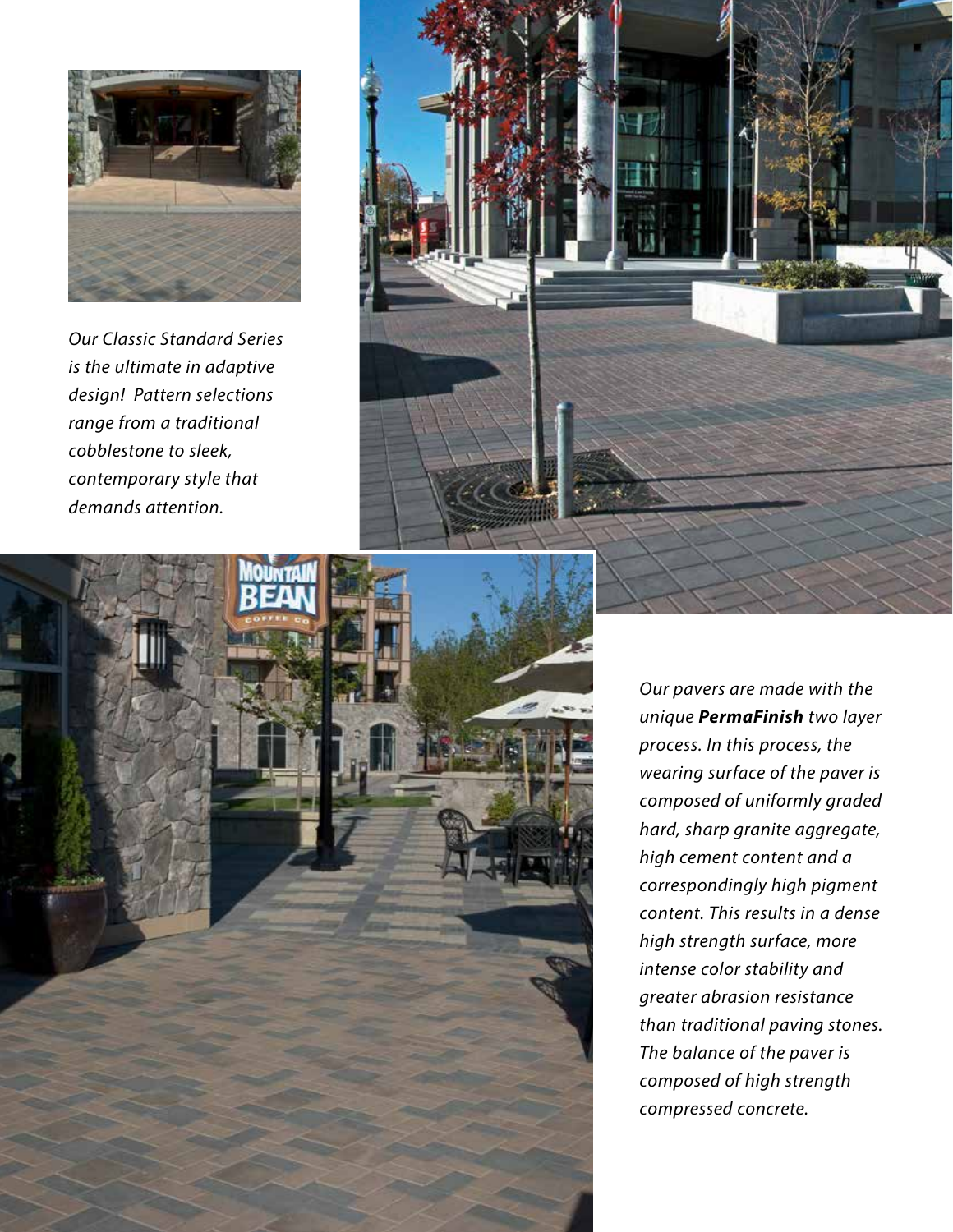### Unsealed Sealed\*\*





**Natural\*** 





**Red\*** 



**Desert Sand\*** *Blend* 



**Charcoal\***



### Unsealed





Sealed\*\*

**Shadow\*** *Blend* 



**Red/Black\*** *Blend* 





**Sand/Brown\*** *Blend* 





**Brown\***

### *California and Nevada available in limited stock colors.*

*While the colors shown here are represented as accurately as possible, they should only be used as a guide. Actual samples should be viewed before making a final color selection.* 

**Indian Summer\*** *Blend* 

*\*For best results, pavers should be installed from several pallets to ensure color consistency, especially with multi-color blends.*

*\*\*'Sealed' pavers in this brochure have received an acrylic sealer, which is recommended to help with maintenance and to protect them against staining. Sealing is done post installation.*

### *At Abbotsford Concrete, custom colors can be special ordered to help you make a design statement for that unique project.*

*Available in a wide range of colors, shapes and patterns, the Classic Standard Series provides you with a variety of possibilities, limited only by your imagination to create the right look.*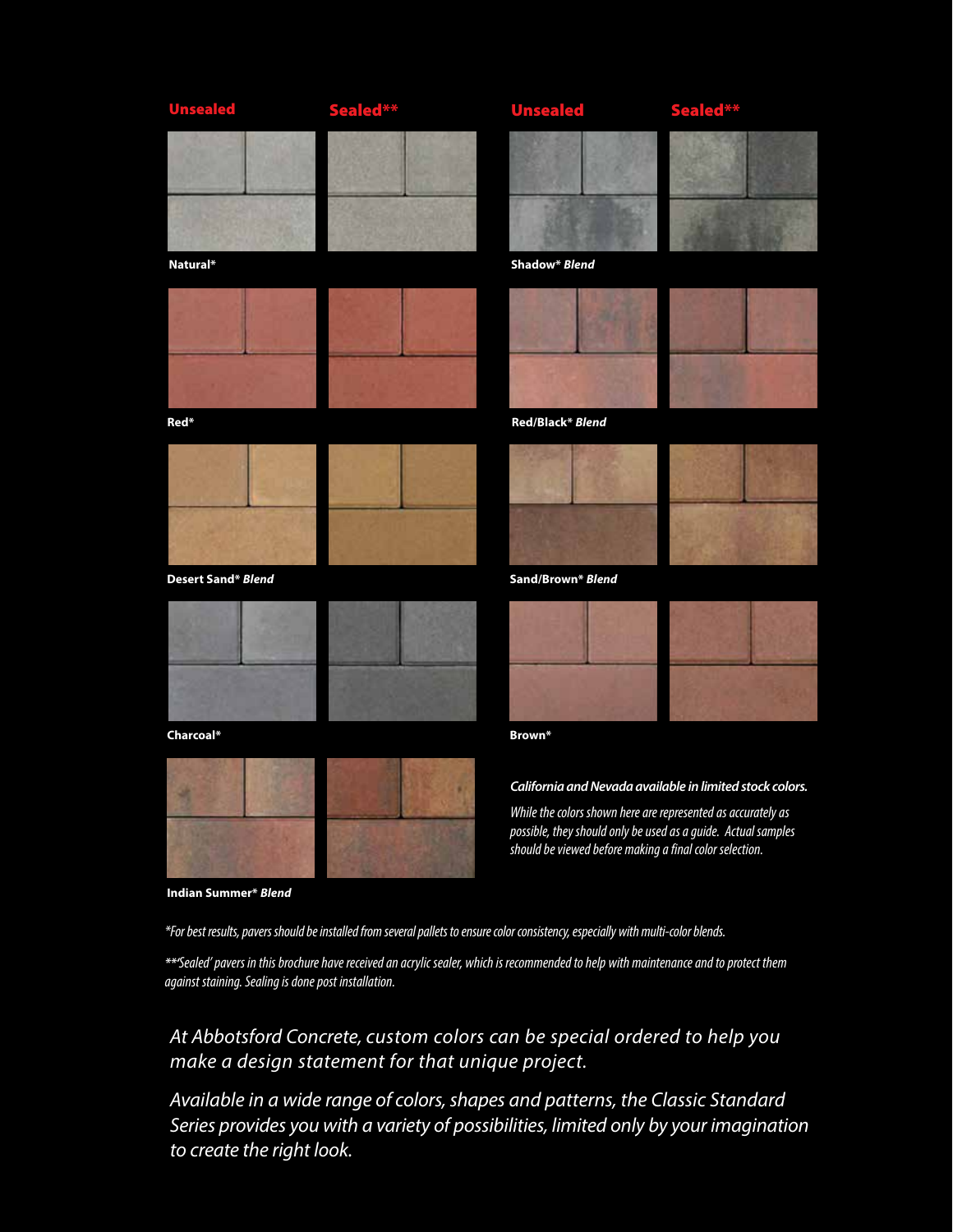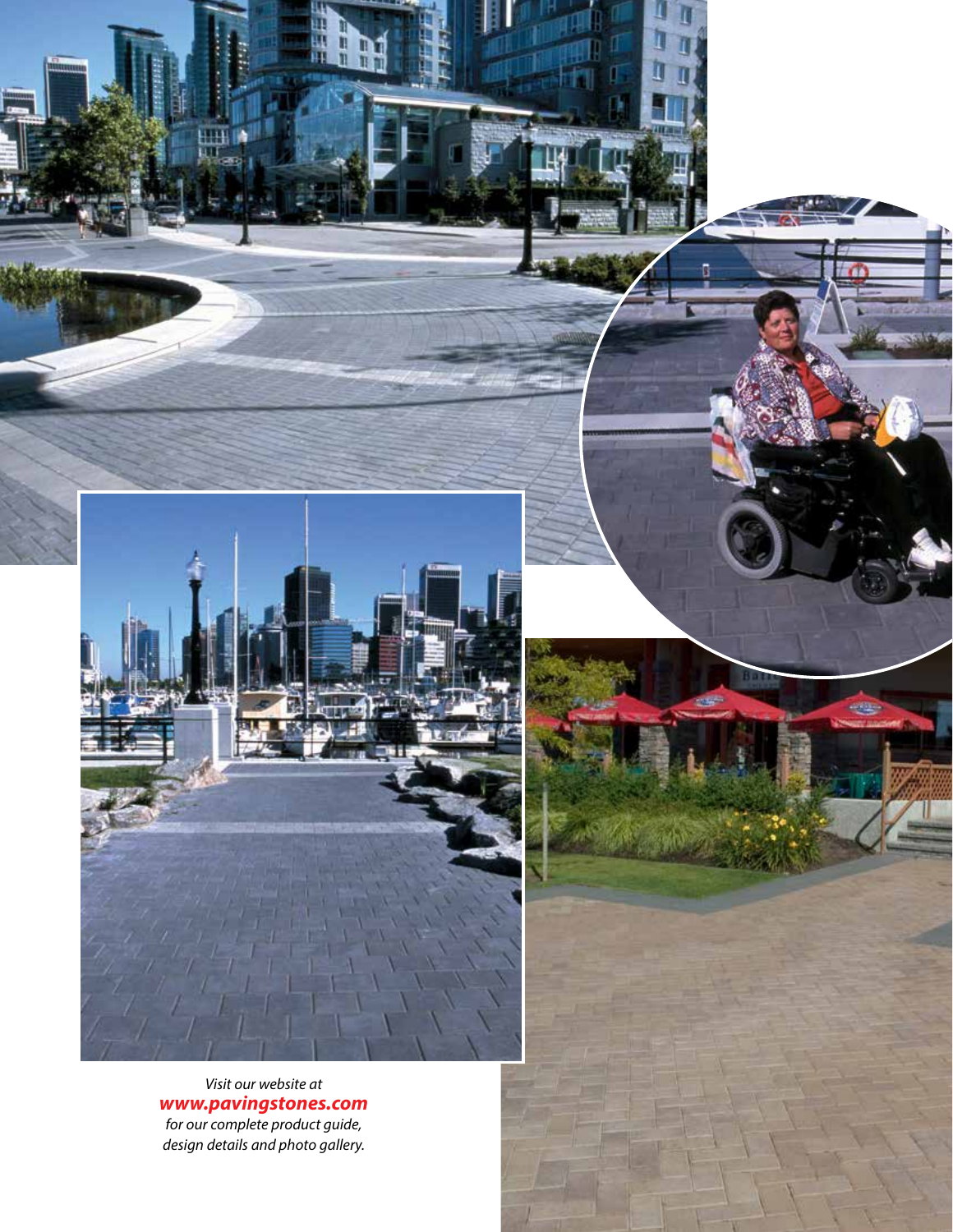

*The six sizes and large selection of colors can be used in a wide variety of patterns to reflect your personal style, from understated to dramatic.*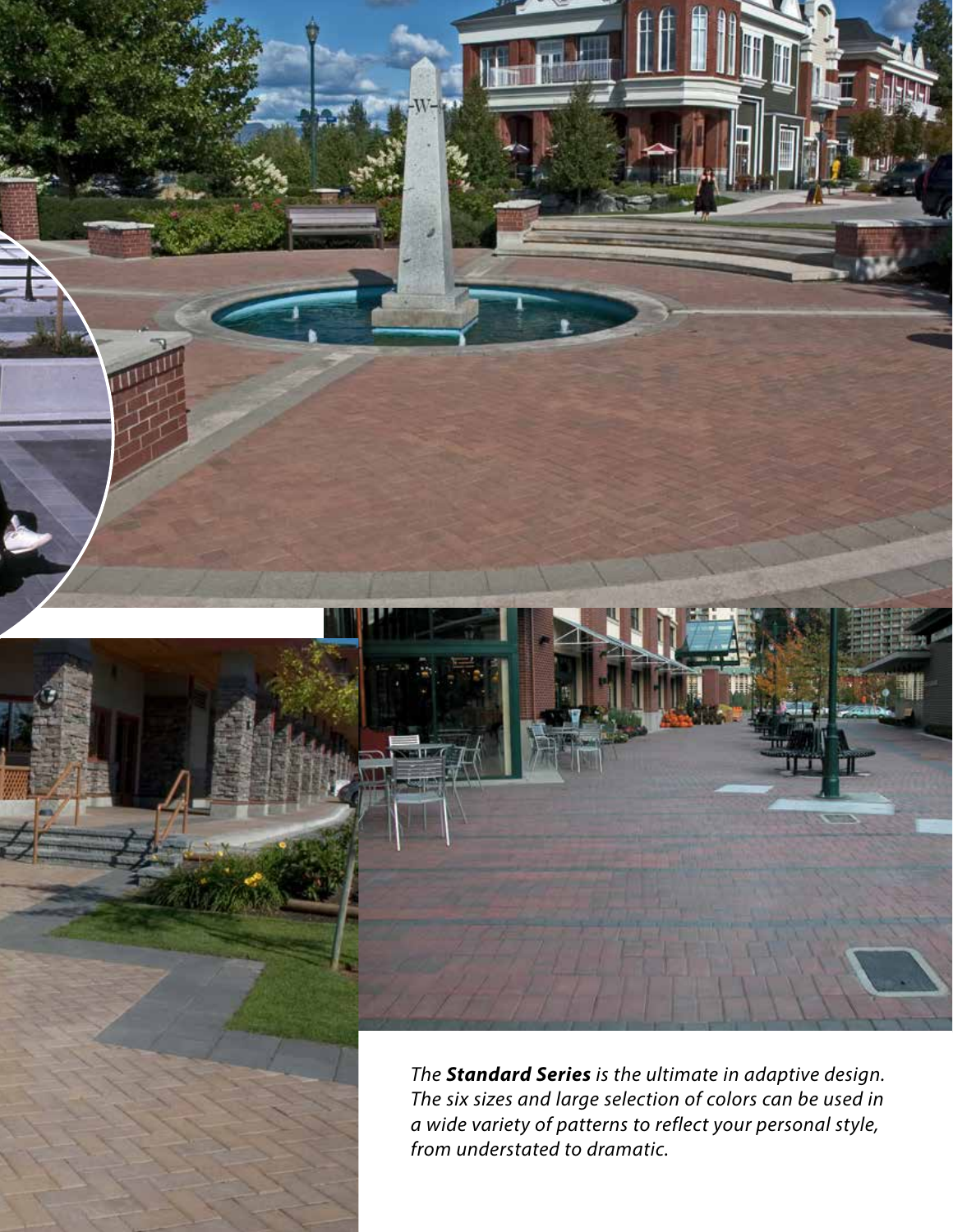*1999 Interlocking Paver Award winner: City Hall revitalization project - Oakland, California.*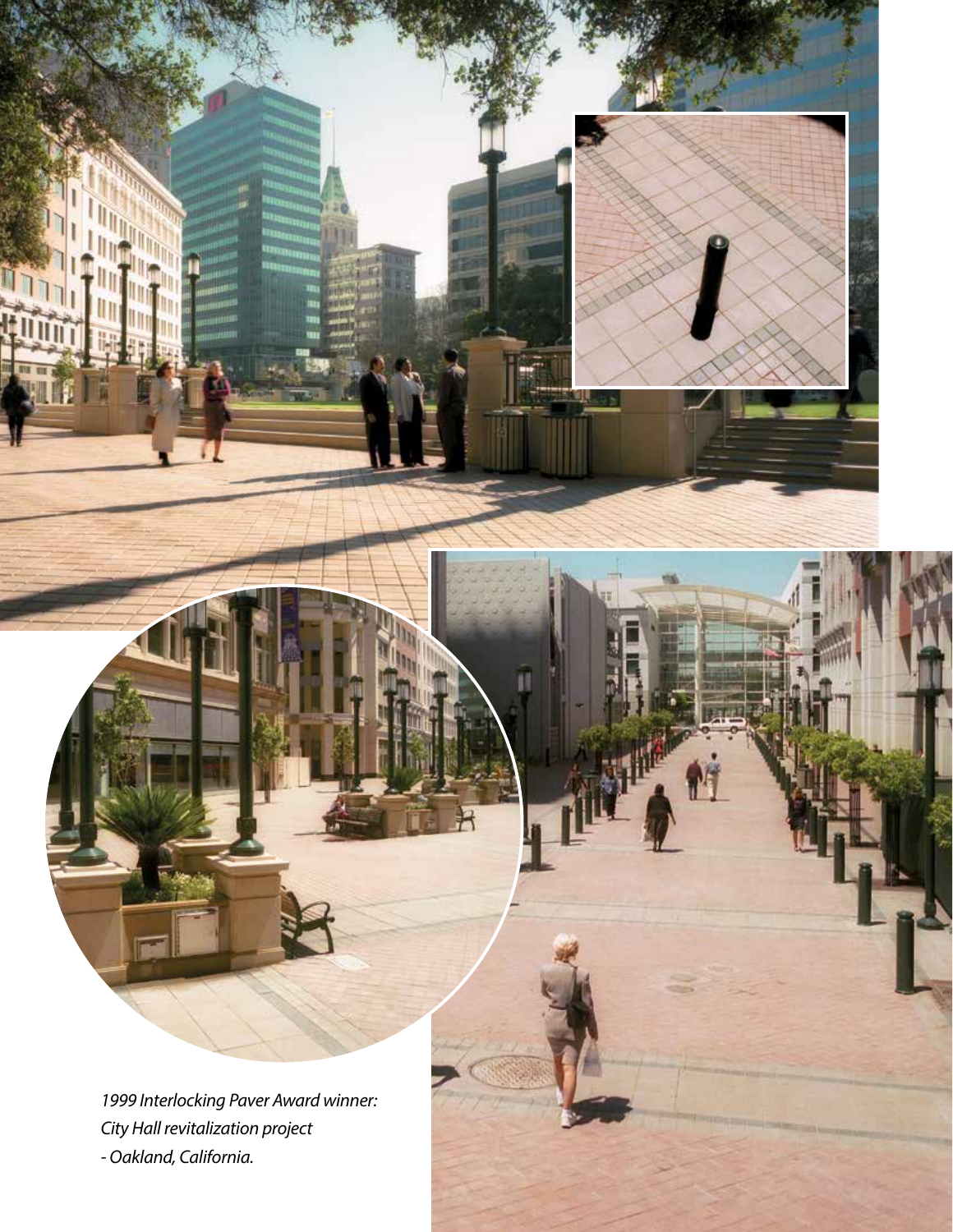